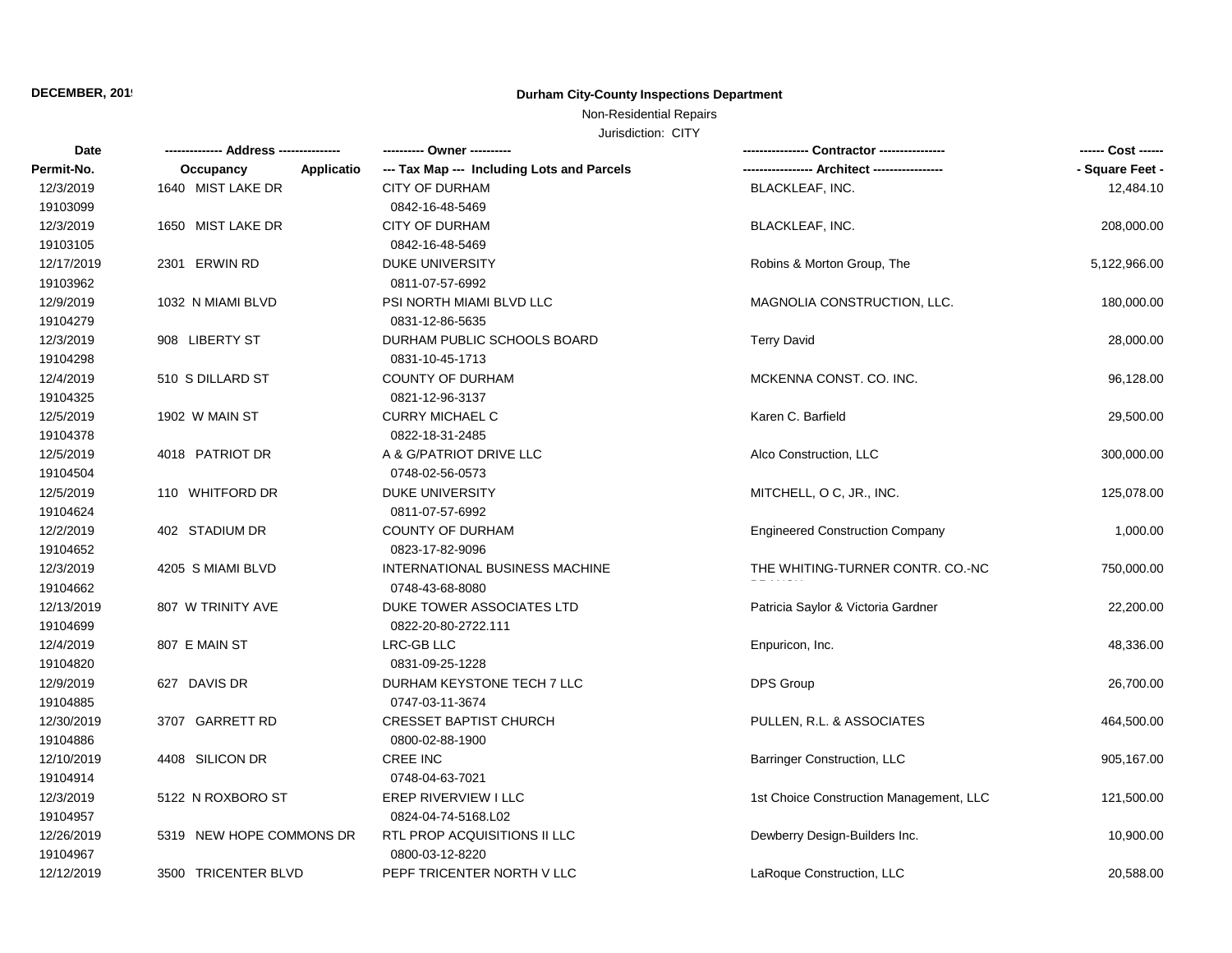# **DECEMBER, 2019 Durham City-County Inspections Department**

# Non-Residential Repairs

Jurisdiction: CITY

| Date       | ------------- Address -------------- | ---------- Owner ----------                |                                     | ------ Cost ------ |
|------------|--------------------------------------|--------------------------------------------|-------------------------------------|--------------------|
| Permit-No. | Applicatio<br>Occupancy              | --- Tax Map --- Including Lots and Parcels |                                     | - Square Feet -    |
| 19104981   |                                      | 0739-04-44-8117                            |                                     |                    |
| 12/6/2019  | 700 W MAIN ST                        | WEST VILLAGE DURHAM II LLC                 | RESTOREPRO RECONSTRUCTION, INC.     | 400,000.00         |
| 19105002   |                                      | 0821-08-78-4713                            |                                     |                    |
| 12/4/2019  | 800 W MAIN ST                        | MATTHEWS DAVID R TRS                       | J & J CONSTRUCTION COMPANY, LLC.    | 75,940.00          |
| 19105017   |                                      | 0821-07-78-1758                            |                                     |                    |
| 12/4/2019  | 501 WASHINGTON ST                    | MAGNOLIA FIRE TOWER PLACE LLC              | PROFESSIONAL BUILDING SYSTEMS, INC. | 15,000.00          |
| 19105022   |                                      | 0821-08-89-3995                            |                                     |                    |
| 12/5/2019  | 758 MARTIN LUTHER KING JR            | ED-FRAZIER POINTE LLC                      | SITESCAPES, LLC.                    | 416,981.00         |
| 19105051   |                                      | 0729-02-58-3193                            |                                     |                    |
| 12/31/2019 | 726 RIGSBEE AVE                      | UNCOLA EMPIRE LANDLORD LLC                 | <b>GATEWAY BUILDING COMPANY</b>     | 47,943.00          |
| 19105062   |                                      | 0822-20-90-6192                            |                                     |                    |
| 12/27/2019 | 5410 NC 55 HWY                       | JME GREENWOOD LLC                          | TEN PENNY CONSTRUCTION, INC.        | 122,900.00         |
| 19105080   |                                      | 0737-01-08-3748                            |                                     |                    |
| 12/13/2019 | 107 UNION DR                         | <b>DUKE UNIVERSITY</b>                     | LECHASE CONSTRUCTION SERVICES, LLC  | 140,000.00         |
| 19105088   |                                      | 0811-07-57-6992                            |                                     |                    |
| 12/6/2019  | 308 ANDERSON ST                      | DUKE UNIVERSITY                            | <b>BLACKLEAF, INC.</b>              | 51,919.00          |
| 19105126   |                                      | 0822-17-00-3598                            |                                     |                    |
| 12/3/2019  | 1040 SWABIA CT                       | W & G ASSOCIATES                           | RILEY-LEWIS GEN CONTRACTORS, INC.   | 106,205.00         |
| 19105152   |                                      | 0747-04-63-0857                            |                                     |                    |
| 12/6/2019  | 627 DAVIS DR                         | DURHAM KEYSTONE TECH 7 LLC                 | <b>DPS Group</b>                    | 2,886,637.00       |
| 19105157   |                                      | 0747-03-11-3674                            |                                     |                    |
| 12/10/2019 | 5001 S MIAMI BLVD                    | TR CENTRAL PARK LLC                        | Command Construction Services, Inc. | 167,500.00         |
| 19105204   |                                      | 0747-01-47-7215                            |                                     |                    |
| 12/11/2019 | 4018 STIRRUP CREEK DR                | <b>STIRRUP CREEK LLC</b>                   | Macallan Construction, LLC          | 497,445.00         |
| 19105206   |                                      | 0748-02-48-8684                            |                                     |                    |
| 12/27/2019 | 1401 W NC 54 HWY                     | HWY 54 LLC                                 | <b>GATEWAY BUILDING COMPANY</b>     | 634,511.00         |
| 19105215   |                                      | 0718-01-19-0037                            |                                     |                    |
| 12/13/2019 | 1904 CHAPEL HILL RD                  | <b>GREYWHITE LLC</b>                       | JERGENSEN CONSTRUCTION, INC.        | 70,000.00          |
| 19105216   |                                      | 0821-13-24-0821                            |                                     |                    |
| 12/20/2019 | 2601 HILLSBOROUGH RD                 | GREY STONE BAPTIST CHURCH OF               | SUNRISE CONTRACTING SVCS, LLC       | 251,568.00         |
| 19105242   |                                      | 0822-17-02-7526                            |                                     |                    |
| 12/11/2019 | 627 DAVIS DR                         | DURHAM KEYSTONE TECH 7 LLC                 | MCDONALD-YORK CONSTRUCTION          | 69,480.00          |
| 19105249   |                                      | 0747-03-11-3674                            |                                     |                    |
| 12/10/2019 | 411 W CHAPEL HILL ST                 | <b>LEGACY TOWER LLC</b>                    | ROMEO GUEST ASSOC. INC              | 927,932.00         |
| 19105250   |                                      | 0821-77-16-3282                            |                                     |                    |
| 12/13/2019 | 4018 STIRRUP CREEK DR                | <b>STIRRUP CREEK LLC</b>                   | Macallan Construction, LLC          | 295,000.00         |
| 19105258   |                                      | 0748-02-48-8684                            |                                     |                    |